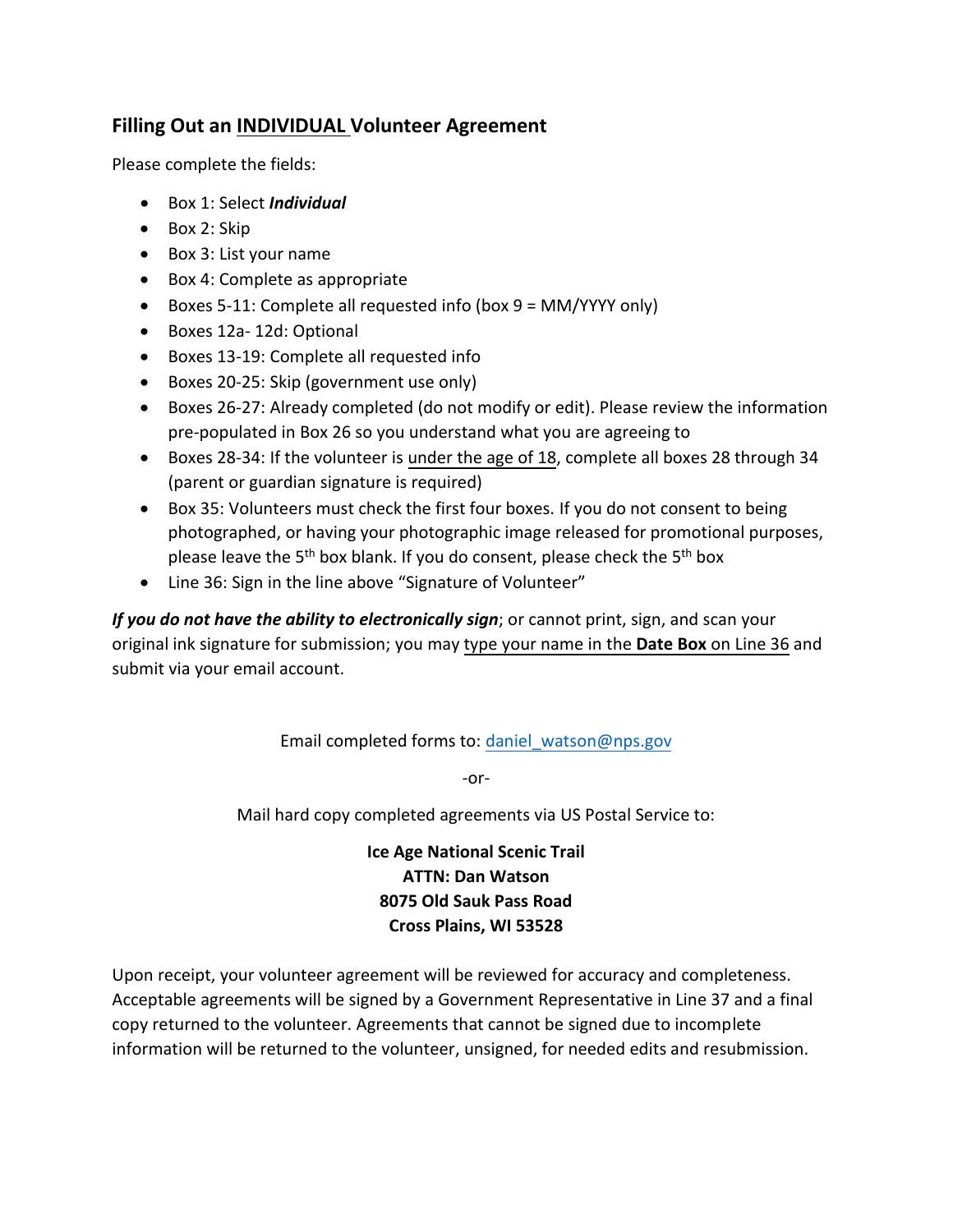| <b>VOLUNTEER SERVICE AGREEMENT-NATURAL &amp; CULTURAL RESOURCES</b>                                                                                                                                                                                                                                                                                                                                                                                            |                                     |                                                                                                                    |                                                                         |                                                                                                                                                                               |  |                                                                                               |  |
|----------------------------------------------------------------------------------------------------------------------------------------------------------------------------------------------------------------------------------------------------------------------------------------------------------------------------------------------------------------------------------------------------------------------------------------------------------------|-------------------------------------|--------------------------------------------------------------------------------------------------------------------|-------------------------------------------------------------------------|-------------------------------------------------------------------------------------------------------------------------------------------------------------------------------|--|-----------------------------------------------------------------------------------------------|--|
| 1. VOLUNTEER AGREEMENT TYPE (Choose 1)<br>$\Box$ Individual<br>Group<br><b>OR</b>                                                                                                                                                                                                                                                                                                                                                                              |                                     |                                                                                                                    |                                                                         | 2. NAME OF GROUP (if applicable)<br>N/A                                                                                                                                       |  |                                                                                               |  |
| NAME OF VOLUNTEER OR GROUP LEADER COMPLETING FORM (Last, First)<br>3.                                                                                                                                                                                                                                                                                                                                                                                          |                                     |                                                                                                                    |                                                                         | 4. U.S. CITIZEN OR PERMANENT RESIDENT<br>Yes, I am a U.S. citizen or Permanent Resident<br>No, I am not a US Citizen or Permanent Resident<br>(if applicable, list visa type) |  |                                                                                               |  |
| 5. STREET ADDRESS, APT #                                                                                                                                                                                                                                                                                                                                                                                                                                       | <b>CITY</b><br>6.                   |                                                                                                                    |                                                                         | <b>STATE</b><br>7.                                                                                                                                                            |  | <b>ZIP CODE</b><br>8.                                                                         |  |
| 9. DATE OF BIRTH                                                                                                                                                                                                                                                                                                                                                                                                                                               | <b>PHONE</b><br>10.                 |                                                                                                                    |                                                                         | <b>EMAIL ADDRESS</b><br>11.                                                                                                                                                   |  |                                                                                               |  |
| 12. DEMOGRAPHIC INFORMATION (Optional): Please indicate both ethnicity and race and tell us if you are a veteran or have a disability. Multiracial respondents may<br>select two or more races. This information will inform our understanding of diversity and inclusion among the volunteer force in the natural and cultural resource areas.                                                                                                                |                                     |                                                                                                                    |                                                                         |                                                                                                                                                                               |  |                                                                                               |  |
| 12a. Ethnicity (Select one):<br>Hispanic, Latino, or Spanish Origin<br>Not Hispanic, Latino, or Spanish<br>Origin                                                                                                                                                                                                                                                                                                                                              |                                     | American Indian or Alaskan Native<br><b>Black or African American</b><br>Native Hawaiian or Other Pacific Islander |                                                                         | 12b. Race (Select one or more, regardless of ethnicity):<br><b>Active Duty Military?</b><br>Asian<br>White                                                                    |  | 12c. Are you a Military Veteran or<br>Yes<br>No<br>12d. Do you have a disability? 1 Yes<br>No |  |
| <b>EMERGENCY CONTACT INFORMATION</b>                                                                                                                                                                                                                                                                                                                                                                                                                           |                                     |                                                                                                                    |                                                                         |                                                                                                                                                                               |  |                                                                                               |  |
| NAME (Last, First)<br>13.                                                                                                                                                                                                                                                                                                                                                                                                                                      |                                     | <b>PHONE</b><br>14.                                                                                                |                                                                         | <b>EMAIL ADDRESS</b><br>15.                                                                                                                                                   |  |                                                                                               |  |
| STREET ADDRESS, APT #<br>16.                                                                                                                                                                                                                                                                                                                                                                                                                                   |                                     | <b>CITY</b><br>17.                                                                                                 |                                                                         | <b>STATE</b><br>18.                                                                                                                                                           |  | <b>ZIP CODE</b><br>19.                                                                        |  |
| <b>GOVERNMENT OFFICIAL COMPLETES THIS SECTION</b>                                                                                                                                                                                                                                                                                                                                                                                                              |                                     |                                                                                                                    |                                                                         |                                                                                                                                                                               |  |                                                                                               |  |
| NAME OF AGENCY/ BUREAU<br>20.<br>National Park Service- Ice Age National Scenic Trail                                                                                                                                                                                                                                                                                                                                                                          | <b>AGREEMENT#</b><br>21.            |                                                                                                                    |                                                                         |                                                                                                                                                                               |  |                                                                                               |  |
| <b>AGENCY CONTACT NAME (Last, First)</b><br>22.                                                                                                                                                                                                                                                                                                                                                                                                                | AGENCY CONTACT EMAIL & PHONE<br>23. |                                                                                                                    |                                                                         |                                                                                                                                                                               |  |                                                                                               |  |
| Watson, Daniel                                                                                                                                                                                                                                                                                                                                                                                                                                                 | daniel_watson@nps.gov 715-441-7717  |                                                                                                                    |                                                                         |                                                                                                                                                                               |  |                                                                                               |  |
| REIMBURSEMENTS APPROVED: Yes In No<br>24.<br>Type and Rate of Reimbursement: N/A                                                                                                                                                                                                                                                                                                                                                                               |                                     |                                                                                                                    | VOLUNTEER POSITION/GROUP PROJECT TITLE:<br>25.<br>Ice Age NST Volunteer |                                                                                                                                                                               |  |                                                                                               |  |
| 26. Description of service to be performed. Provide a brief abstract of volunteer or service activity and the location of the volunteer activity, and attach<br>description of service to be performed. Service description should include details such as time and schedule commitment, use of government vehicle,<br>use of personal equipment and/or vehicle, skills required (note certifications if necessary), level of physical activity required, etc. |                                     |                                                                                                                    |                                                                         |                                                                                                                                                                               |  |                                                                                               |  |
| VOLUNTEER/SERVICE ACTIVITY ABSTRACT<br>The following link is provided to Ice Age NST volunteers as a complete listing of all possible volunteer<br>service "Job Descriptions" and their corresponding "Job Hazard Analysis" (JHA) best work practices.<br>Volunteers are responsible for reviewing these documents and following all safety requirements.                                                                                                      |                                     |                                                                                                                    |                                                                         |                                                                                                                                                                               |  |                                                                                               |  |
| https://www.nps.gov/iatr/getinvolved/supportyourpark/iatr_vip_program.htm                                                                                                                                                                                                                                                                                                                                                                                      |                                     |                                                                                                                    |                                                                         |                                                                                                                                                                               |  |                                                                                               |  |
| In addition to the standard Job Descriptions and related JHAs for these work activities, a "COVID-19 JHA"<br>is provided to each volunteer at the time their OF-301A agreement is finalized as an additional layer of<br>critical safety information and Risk Mitigation requirements. This requirement will remain in effect for the<br>duration of any state or federal guidance regarding COVID-19.                                                         |                                     |                                                                                                                    |                                                                         |                                                                                                                                                                               |  |                                                                                               |  |
| Volunteers are encouraged to view the Trail Safe! videos at this link: https://www.nps.gov/iatr/trail-safe.htm<br>Sawyers and Swampers must view these videos before working with or near chainsaws.                                                                                                                                                                                                                                                           |                                     |                                                                                                                    |                                                                         |                                                                                                                                                                               |  |                                                                                               |  |
| 27. Check all that apply: $\Box$ Description of service attached<br>OF-301b Volunteer Sign-up Form for Groups attached<br>Risk Assessment attached<br>Valid Driver's License required<br>Background Investigation required<br>Medical Clearance Required<br>Other:                                                                                                                                                                                             |                                     |                                                                                                                    |                                                                         |                                                                                                                                                                               |  |                                                                                               |  |
| Volunteer Service Agreement                                                                                                                                                                                                                                                                                                                                                                                                                                    |                                     |                                                                                                                    | OF301a                                                                  |                                                                                                                                                                               |  | USDOI - USDA - USDOC -USDOD                                                                   |  |